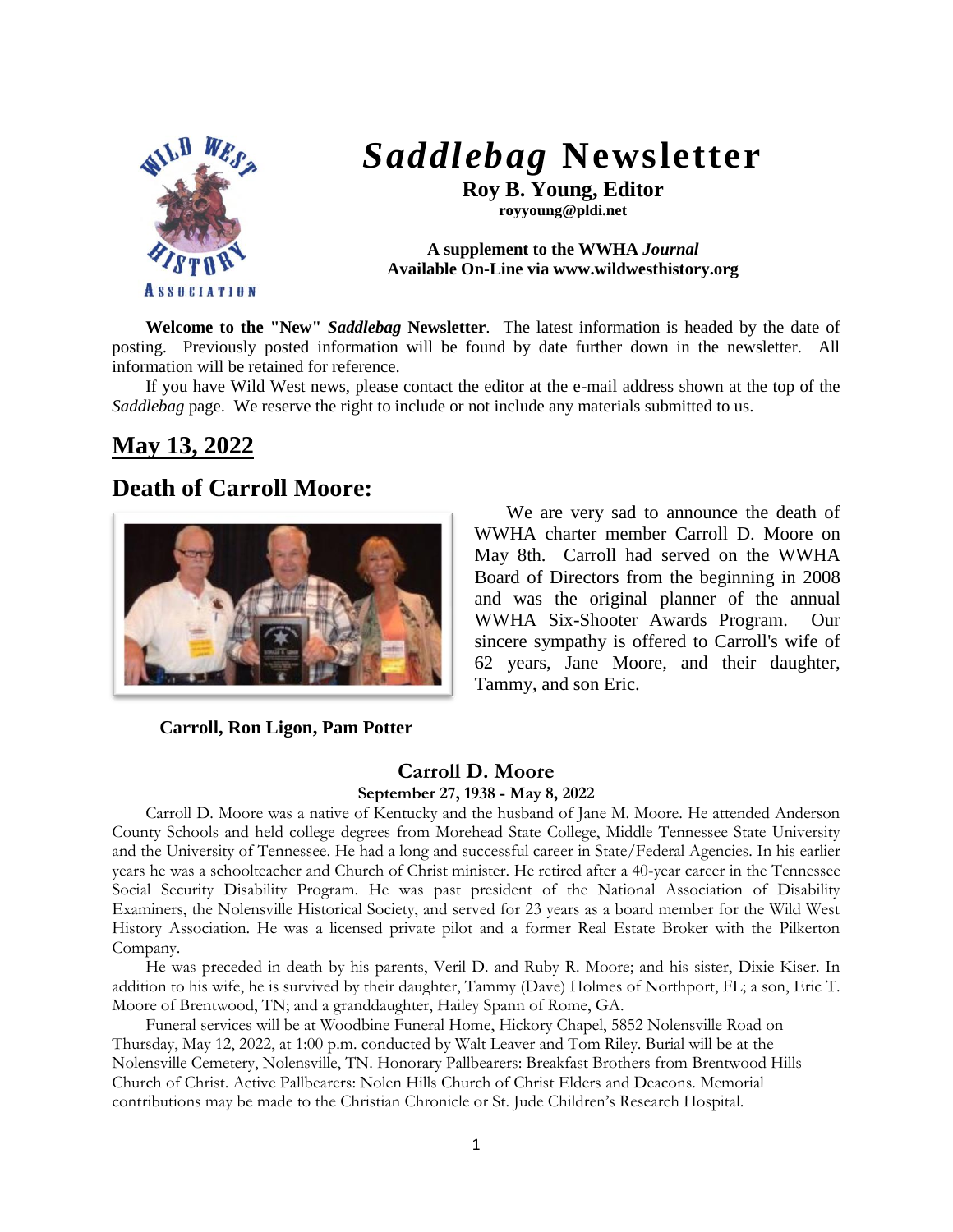#### **Roundup News:**

Registrations continue coming in from across the USA and at least one other country, to date. Several new vendors/exhibitors will be on hand, including the South Dakota State University Press, Path Books of Rapid City, and the West River History Conference.

The Best Western Ramkota Hotel & Conference Center in Rapid City reports that our room block is almost full. If you've not yet reserved your guest room, it would be wise to do so now: 605-343-8550. Request rates for Wild West History Association. Note: there are times when the local hotel reservations desk is busy and calls are forwarded to the national reservations desk; they will not know about the discounted guest room rate for WWHA.

Car Rental information: We have arranged with Avis Car Rental for a discounted rate with the following code: G975000. The rental agency is located on the ground floor of the Rapid City Regional Airport. Phone: 605-393-0740. Their rental rates are a good bit lower than can be obtained through a direct call to Avis or through a travel agency or your airline.

The full printed Roundup program will be mailed with the June WWHA *Journal* near the last week of May, however, for convenience in making your Roundup plans, the schedule is shown below. At first read, it will appear we have a "jam-packed" schedule. Yes, we do! As Roundup chair, Roy has always tried to give attendees their money's worth. If the schedule seems "loaded" pick and choose the events in which you wish to participate. The bus tour is especially full of exciting things to do; again, pick-and-choose the things you wish to do, relaxing on a park bench or sitting in the air-conditioned comfort of our buses. Wear comfortable clothing and shoes and expect the day to be somewhat warm. Anyone who wishes may follow the buses in their own vehicle, or car-pool with others. The only catch will be paying your own admission at the Crazy Horse Memorial.

Watch for late news on the Roundup on this page in the coming weeks. We look forward to seeing you in Rapid City!

# **Roundup Schedule of Events**

**Wednesday, July 20th**

| $9:00 - 3:00$ | <b>Board of Directors Meeting - Bear Butte Meeting Room</b>               |
|---------------|---------------------------------------------------------------------------|
| 12:00 - 1:00  | <b>Board Luncheon</b>                                                     |
| $1:00 - 5:00$ | Roundup Registration - Turn in silent and live auction items - Washington |
|               | Foyer                                                                     |
| 1:00 - 5:00   | Vendor/Exhibitor Set-up - Rushmore Room                                   |
| $6:00 - 9:00$ | Opening Reception - Please wear badges for this and all scheduled events  |
|               | Cash Bar, Snacks and Desserts - Rushmore Room                             |
| 7:00          | Keynote Presentation, Dr. David Wolff, "Finding Gold and Violence on the  |
|               | <b>Black Hills Mining Frontier"</b>                                       |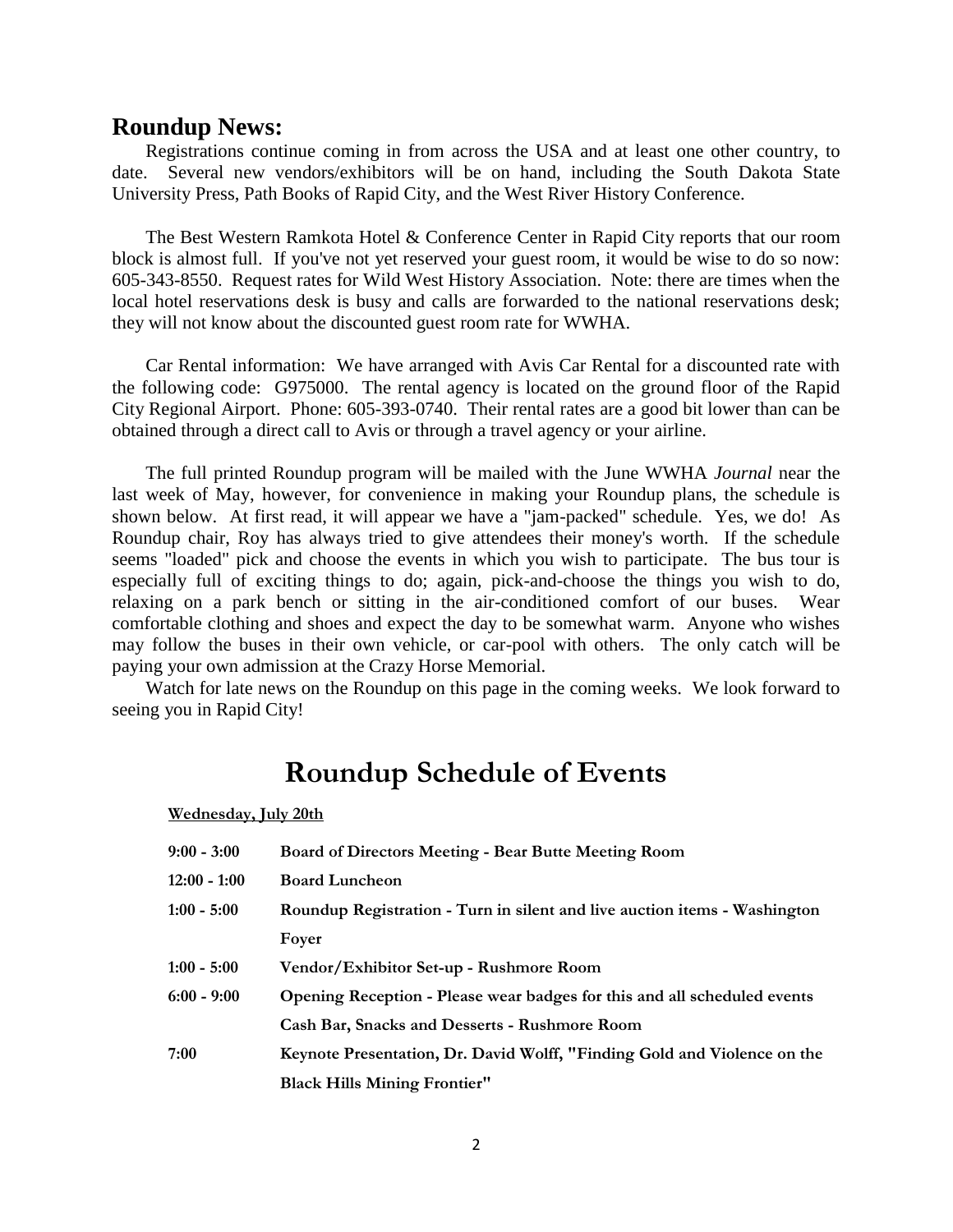**Thursday, July 21st - \*\* Unless noted all remaining events will be held in the** 

| <b>Rushmore Room</b> |                                                                                                                                                                                                           |  |  |
|----------------------|-----------------------------------------------------------------------------------------------------------------------------------------------------------------------------------------------------------|--|--|
| $8:00 - 5:00$        | Roundup Registration - turn in silent and live auction items                                                                                                                                              |  |  |
| $8:00 - 9:00$        | Final Vendor/Exhibitor Set-up                                                                                                                                                                             |  |  |
| $9:00 - 9:30$        | Roy B. Young, Roundup Chair<br>Welcome, Acknowledge Special Guests, Announcements, Roundup<br>Overview<br>Comments by Jim Dunham, President of WWHA                                                       |  |  |
|                      | Rapid City representative (appearance tentative)                                                                                                                                                          |  |  |
|                      | <b>Pennington County Sheriff Kevin Thom</b>                                                                                                                                                               |  |  |
| $9:30 - 11:35$       | <b>Morning Programs</b>                                                                                                                                                                                   |  |  |
| $9:30 - 10:05$       | Bill O'Neal - "Wild Bill Hickok, Prince of Pistoleers"                                                                                                                                                    |  |  |
| $10:10 - 10:45$      | Donna Harrell - "Colorado Charlie Utter"                                                                                                                                                                  |  |  |
| $10:45 - 11:00$      | Morning Break/ Visit Vendors, Silent Auction Open                                                                                                                                                         |  |  |
| $11:00 - 11:35$      | Dr. David Wolff - "Seth Bullock"                                                                                                                                                                          |  |  |
| $11:45 - 12:45$      | Six-Shooter Awards Luncheon, Pam Potter and Jim Dunham, co-chairs                                                                                                                                         |  |  |
| $1:00 - 4:30$        | <b>Afternoon Programs</b>                                                                                                                                                                                 |  |  |
| $1:30 - 2:05$        | Dr. James Bailey - "Frontier Medicine: 19th Century Medical Practices"                                                                                                                                    |  |  |
| $2:10 - 2:45$        | Erik Wright - "Bear River Riot and the Transcontinental Railroad"                                                                                                                                         |  |  |
| $2:45 - 3:00$        | Afternoon Break - Visit Vendors, Silent Auction Bids                                                                                                                                                      |  |  |
| $3:00 - 3:35$        | Pam Potter - "Calamity Jane"                                                                                                                                                                              |  |  |
| $3:40 - 4:15$        | Michael O'Keefe - "Billy the Kid Literature"                                                                                                                                                              |  |  |
| $4:20 - 5:00$        | Visit vendors, Silent Auction Open                                                                                                                                                                        |  |  |
| $5:00 - 7:00$        | Evening Break/Dinner on your own                                                                                                                                                                          |  |  |
| $7:00 - 9:00$        | <b>Evening Programs</b><br>1. "An Evening With" To honor one of our own. Roy Young, moderator<br>2. "Collectors Panel" Tim Hagaman, moderator,<br>panelists: Kurt House, John Boessenecker, and Peg Aplan |  |  |
| Friday, July 22nd    |                                                                                                                                                                                                           |  |  |
| $7:45 - 7:55$        | Load Buses for annual tour (please remain on same bus during tour)<br>Tour sites include: Mount Rushmore, Crazy Horse Memorial, Deadwood                                                                  |  |  |
| 8:00                 | Depart Hotel (Do you have your badge?)                                                                                                                                                                    |  |  |
| 9:00                 | Arrive Mount Rushmore. Take group picture in front of the Presidents                                                                                                                                      |  |  |
|                      | We will be here only one hour. Load buses no later than 10:00.                                                                                                                                            |  |  |

**10:00 Depart Rushmore**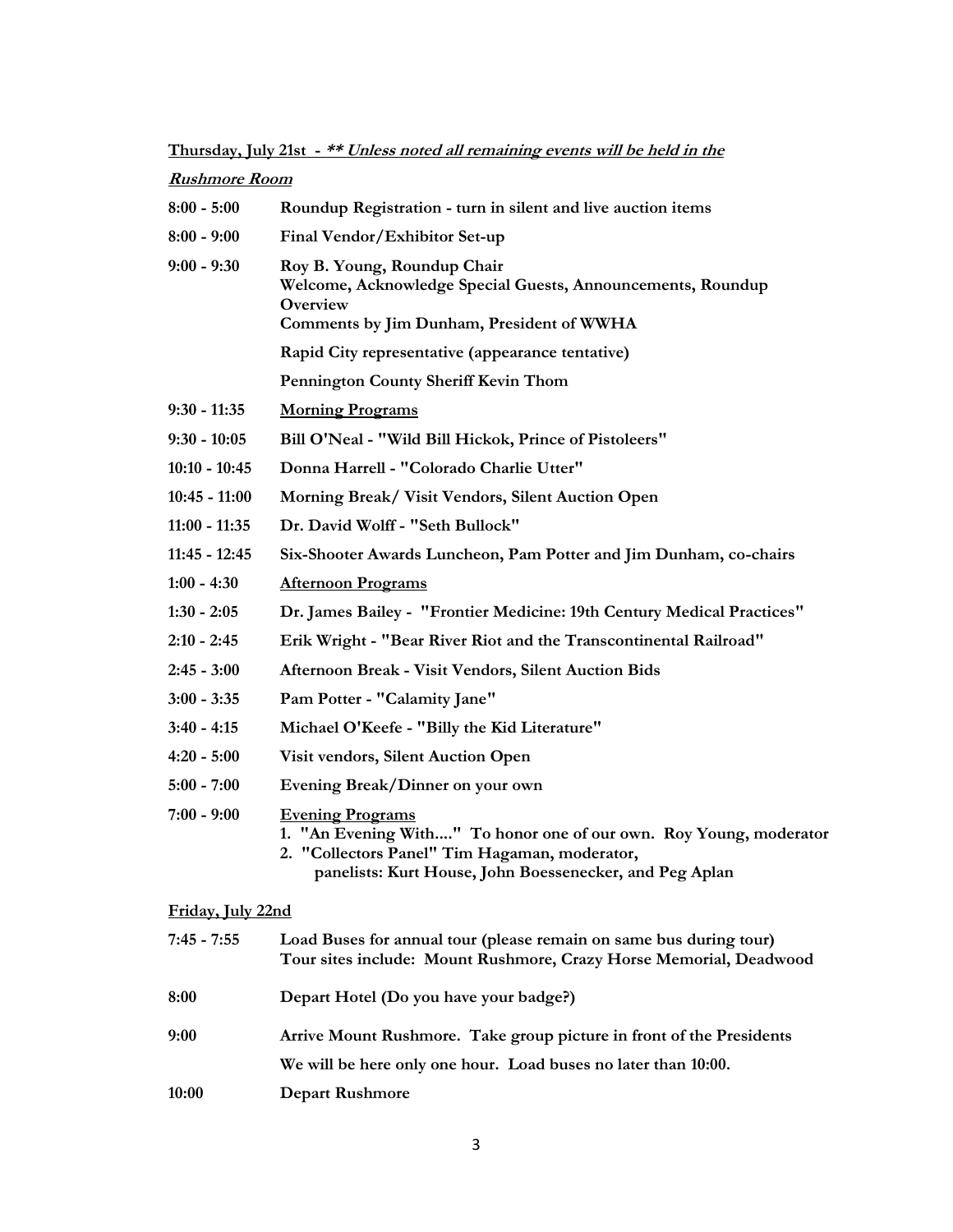| 11:00         | Arrive Crazy Horse Memorial. Take group picture in front of the memorial.<br>Lunch on your own. Visit museum and see the sites. Must load buses on<br>time.                                                                                              |
|---------------|----------------------------------------------------------------------------------------------------------------------------------------------------------------------------------------------------------------------------------------------------------|
| 12:30         | <b>Depart Crazy Horse Memorial</b>                                                                                                                                                                                                                       |
| 1:30          | Arrive Deadwood. Orientation on all three buses. Tour Deadwood. Visit<br>Mount Moriah Cemetery - on your own - via local transportation. Visit local<br>museums as noted in your program, all on your own. Eat a late lunch. Must<br>load buses on time. |
| 4:30          | <b>Depart Deadwood</b>                                                                                                                                                                                                                                   |
| 5:45          | Arrive Fort Hays. Tour "Old West Town Square." Demonstrations: rope<br>making, blacksmith shop, tin shop, sawmill, gold panning, and more.                                                                                                               |
| $6:15 - 8:15$ | Chuck Wagon Supper at Fort Hays, entertainment                                                                                                                                                                                                           |
| 8:15          | Board buses for return trip to hotel                                                                                                                                                                                                                     |
| 9:00          | Arrive at hotel. Rest of the evening on your own. Whew!                                                                                                                                                                                                  |

**Saturday, July 23rd \*\* Unless noted all remaining events will be held in the** 

### **Rushmore Room**

| $8:00 - 12:00$  | <b>Roundup Registration</b>                                                                                                                                                                                         |  |  |
|-----------------|---------------------------------------------------------------------------------------------------------------------------------------------------------------------------------------------------------------------|--|--|
| $8:00 - 12:00$  | Turn in Silent and Live Auction Items, Silent Auction Open                                                                                                                                                          |  |  |
| $8:30 - 9:00$   | Annual WWHA Business Meeting, including Election of Board Members<br>President Jim Dunham, presiding                                                                                                                |  |  |
| $9:00 - 9:10$   | Morning Announcements/Banquet Information                                                                                                                                                                           |  |  |
| $9:10 - 9:30$   | "The Last Roundup" Memorials for Deceased Members:<br>Led by Roy Young and Gerald Schaefer                                                                                                                          |  |  |
| $9:30 - 10:05$  | John Boessenecker - "Pearl Hart"                                                                                                                                                                                    |  |  |
| $10:10 - 10:45$ | Doug Ellison - "The Stoneville Battle"                                                                                                                                                                              |  |  |
| $10:45 - 11:00$ | Morning Break - Visit Vendors, Silent Auction Open                                                                                                                                                                  |  |  |
| $11:00 - 12:00$ | Annual Gunfighters Session - Gerald Schafer and Kurt House, Co-Chairs<br>Speaker: Mark Gardner - "'Jesse James he was a man that was knowed<br>through all the land.' A Short History of the Ballad 'Jesse James.'" |  |  |
| $12:00 - 12:05$ | Important Announcements. Yes, very important!                                                                                                                                                                       |  |  |
| $12:05 - 12:30$ | Final Opportunity to visit vendors                                                                                                                                                                                  |  |  |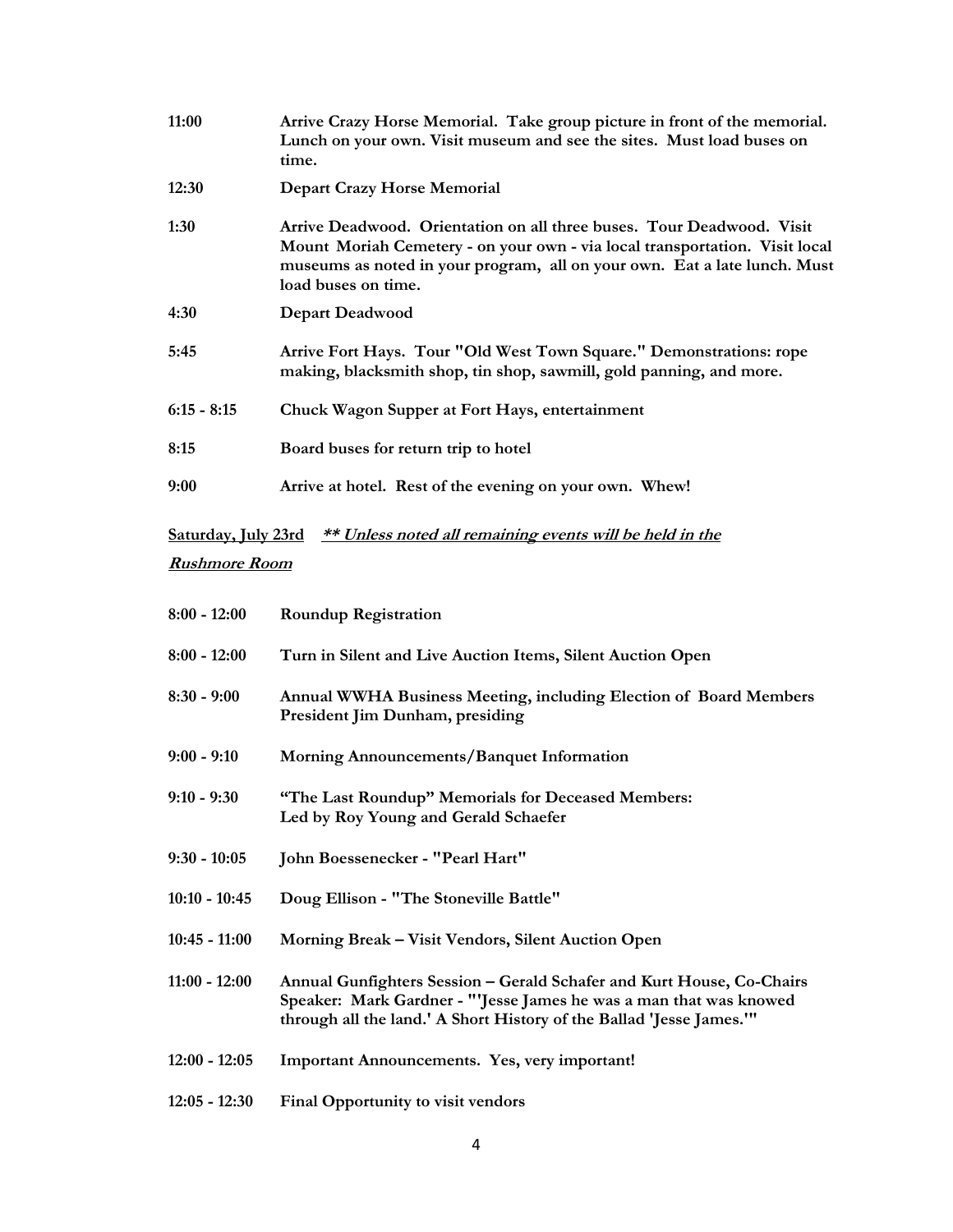| $12:30 - 2:00$ | Vendor/Exhibitor Tear-Down                                                        |                                                                                                   |  |  |
|----------------|-----------------------------------------------------------------------------------|---------------------------------------------------------------------------------------------------|--|--|
| $12:30 - 2:00$ | Gunfighters Members Only Luncheon - Washington Room                               |                                                                                                   |  |  |
| $12:30 - 5:30$ | <b>Afternoon Break</b>                                                            |                                                                                                   |  |  |
| $5:30 - 9:00$  | Annual "Boots and Spurs Banquet" Dress-Up Occasion - Please Wear<br><b>Badges</b> |                                                                                                   |  |  |
|                | 5:30 - Cash Bar Open all evening                                                  |                                                                                                   |  |  |
|                | $6:00 - 6:45$                                                                     | Plated Dinner, please place your meal card in front of you; it<br>will be found behind your badge |  |  |
|                | $6:45 - 7:00$                                                                     | Presidents Awards - Jim Dunham                                                                    |  |  |
|                | $7:00 - 7:45$                                                                     | <b>WWHA Auctions- Roy Young</b>                                                                   |  |  |
|                | $7:45 - 8:15$                                                                     | That fantastic duo: Jim Dunham and Marshall Trimble                                               |  |  |
|                | $8:15 - 8:30$                                                                     | San Antonio Roundup Plans - Pam Potter, David George,<br><b>Kurt House</b>                        |  |  |
|                | $8:30 - 10:00$                                                                    | Entertainment by 3 Trails West - Cowboy Band                                                      |  |  |

## **June Journal:**

The June Journal is set to be mailed to the membership the first week of June. It will be full of great articles including:

- Mike Cox Texas Ranger "Rip (Rest in Peace" Ford
- Chuck Parsons "The Search for A.R. Hendricks"
- Philip Canterbury "Dream Fandango: Westward Expansion, Outlaw Legends, & Reframing Tiburcio Vasquez"
- Mike Bell "The Prisoner, The Picture, and The Pardon: Legends of Butch Cassidy in the Wyoming State Prison"
- Roy B. Young "The Murder of Frontier Scout Jack Kilmartin"
- "Around the Campfire," by Donna Tatting "John Weden Barron, A True Colorado Pioneer"
- And, look for the quarterly interview featuring Dr. David Wolff, and
- "Reading the West" and "Off the Press" departments.

## **Billy the Kid's Historical Coalition, by Josh Slatten**

"Billy the Kid's Historical Coalition," along with Steve Sederwall at "Cold West Detective Agency," are excited to announce that the grave of Deputy James Carlyle has not only been located but that we have received permission to give him a proper headstone worthy of any peace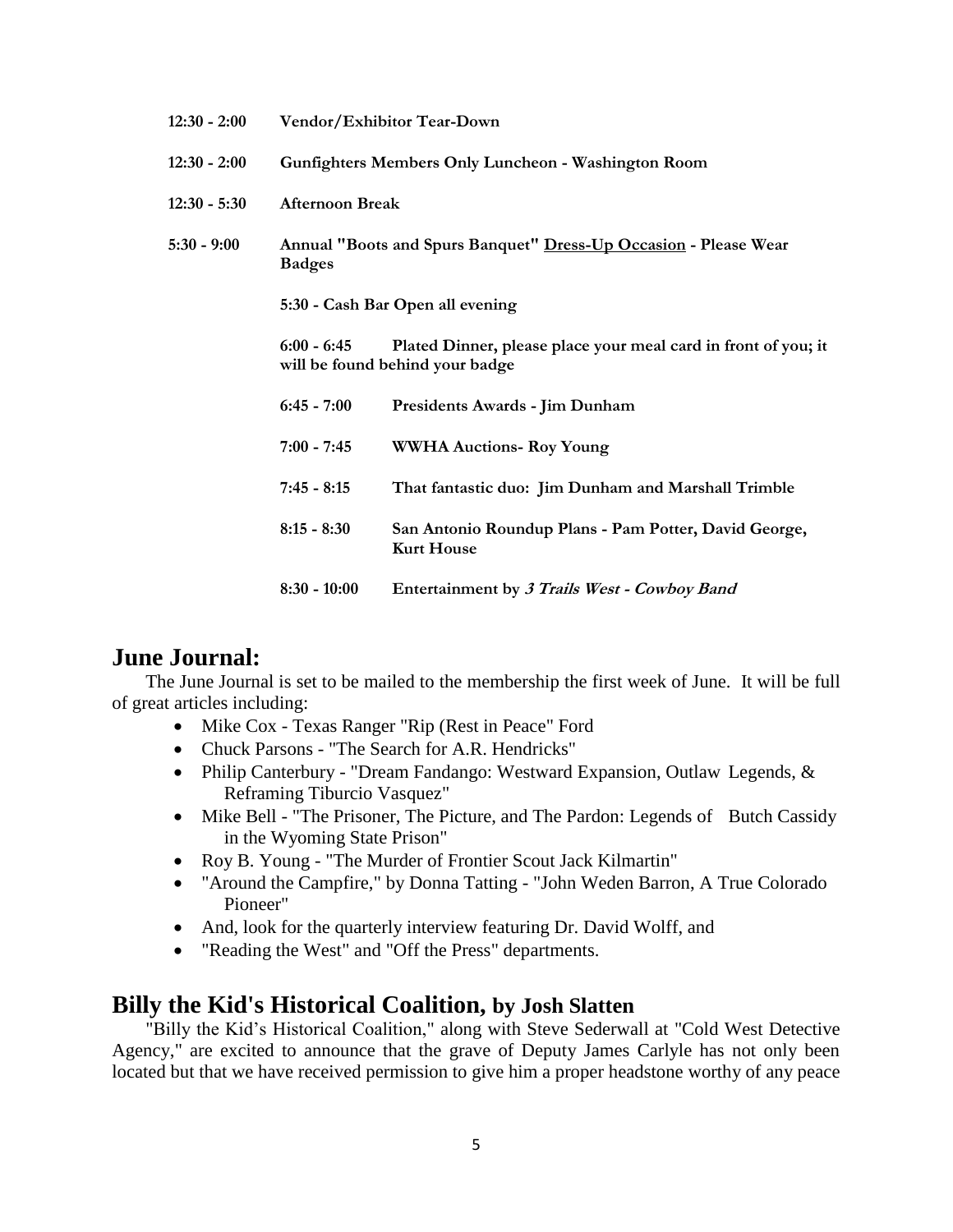officer who has fallen in the line of duty. Deputy Carlyle was killed in the line of duty on



November 28, 1880.

Carlyle's fate was sealed when gunned down by parties unknown in 1881 in a remote outpost known as Greathouse Tavern, located on the Las Vegas to White Oaks trail, approximately five miles south of current Corona New Mexico. The cook/hand at the Greathouse Tavern, eye-witness Joe Steck, related what became of Deputy Carlyle's body. "We found poor Carlyle frozen stiff where he fell. We tied a blanket around him and buried him the best we could. He was afterwards taken up and put in a box by the sheriff's posse."

Deputy Carlyle's grave remains the same today as it did 142 years ago. Alone and destitute, only still recognizable by the pile of rocks that marks his bodies resting place. Let's fix that, shall we?

Along with the help of Cold West and the Lincoln County Clerk's Office, we have come up with a way to get everyone involved in preserving the history that we all love so much. We are asking for donations to help properly mark Deputy Carlyle's grave. With the funds raised we will erect a headstone worthy of the sacrifice that he made that fateful day.

Now here is the cool part. Every person or organization that makes a donation to this cause, regardless of the amount, will have their name permanently recorded and on public display at the Lincoln County Courthouse, along with other historical Lincoln County War documents and the wallet that Deputy Olinger was carrying when he was killed by Billy the Kid. With your help, and through the groundwork we have laid out, we can together preserve the history we love to read about and feel great doing it. Donate today and have your name recorded for future generations to see and appreciate. For individuals who wish to contribute, e-mail project chair Josh Slatten at josh.slatten@canyonisd.net.

God Bless, *Josh Slatten*, Project Chair, Amarillo, Texas

NOTE: Via WWHA's Tombstone Project, upon the Chair's presentation of receipts from the project, WWHA will provide up to \$250 toward the expenses of marking the grave of Jim Carlyle.

## **Mike Cox, Longtime Writer and WWHA Member Donates Large Texas Book Collection**

A near-lifetime of collecting Texas-related books and pamphlets has been capped with the April 23 dedication of the Mike Cox Texas Collection at the San Marcos Public Library.

The dedication came five years after Cox began donating his extensive Texana collection to the library. So far, roughly 5,500 books and pamphlets have been conveyed to the library with around 1,500 more books and scores of pamphlets still to come. The collection covers most aspects of Texas history and culture, from books on ancient pictographs found in the Trans-Pecos to books on the history of the Texas Rangers to books about Texas books.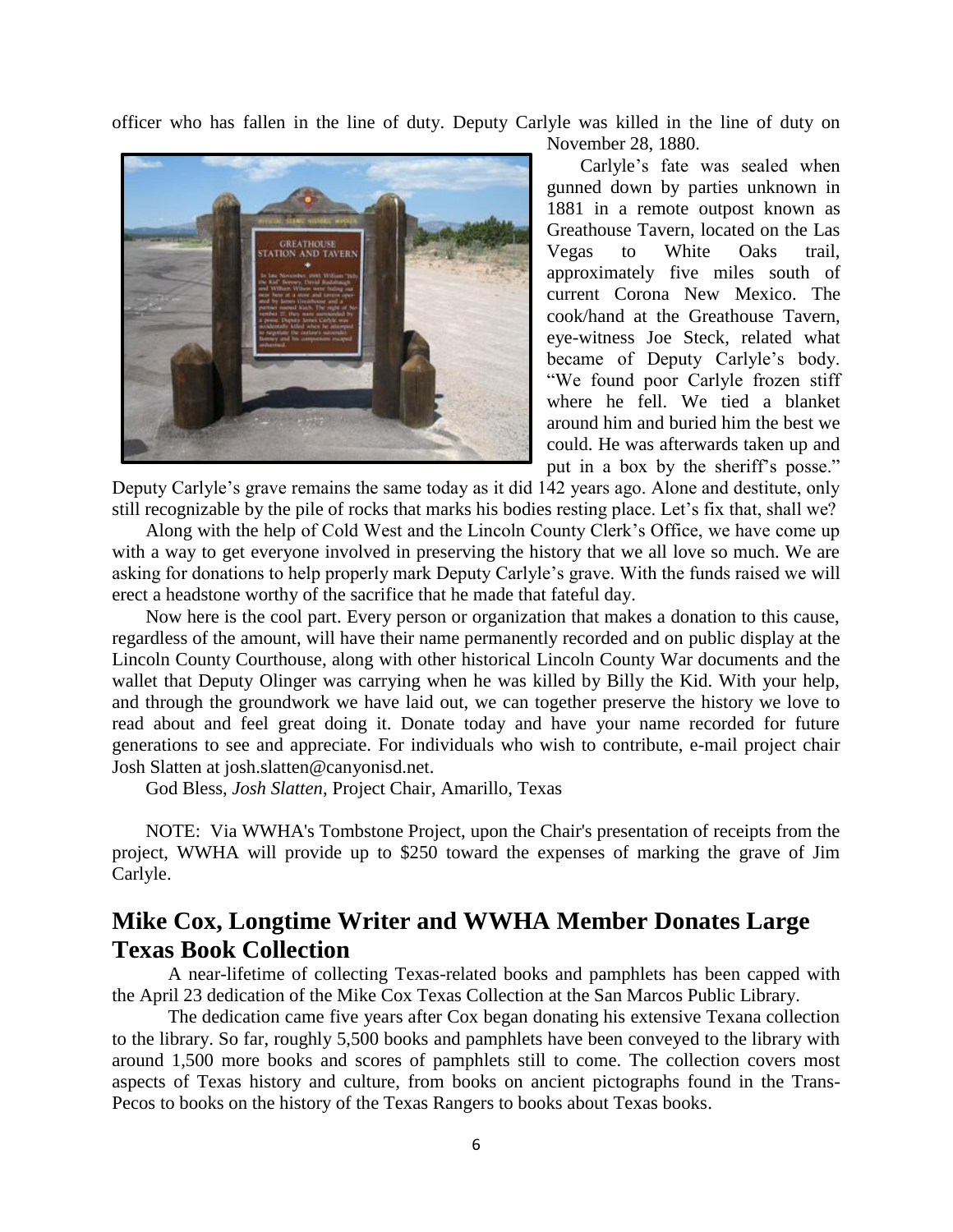An elected member of the Texas Institute of Letters and the author of more than 35 nonfiction books, Cox began seriously looking for a forever home for his collection in 2013. While he discussed his desire to donate his books with a half-dozen or so Texas libraries, nothing worked out until he approached the San Marcos Public Library in December 2016. The same day he emailed library director Diane Insley to ask if she would be interested in his collection, she replied that she indeed was.



Since the San Marcos library is only a 30-minute drive from where he lives in Wimberley, Cox was delighted to find a place for his books close enough for him to still be able to use them for reference. He delivered the first batch of books, 900-plus titles, in January 2017.

"San Marcos is one of the fastest growing cities in the nation, so I know that my collection will be helpful to more and more researchers over the years," Cox said. "I couldn't be more pleased with the way the library staff values my books."

Cox grew up around books in a family of writers, readers and history buffs. He began collecting Texana when he was in the seventh grade at what was then Lanier Junior-Senior High School in Austin. Though he initially acquired books for research purposes, by the late 1970s, he was actively collecting Texas

material "just because" as well as for use as a personal reference library.

In the early 1980s it had dawned on Cox that if he found a piece of Texana for sale that he recognized as being below market value, assuming he didn't need it for his collection, he should acquire it for resale. In the fall of 1983, he and the late Austin book dealer Tom Munnerlyn opened State House Books on South Congress Avenue. While later Munnerlyn bought out Cox's interest in the store, Cox continued to sell used and rare books by mail-order catalogs and at book and paper shows across the state. He also continued to build his personal library, visiting used and antiquarian bookstores from coast to coast as well as Europe.

Dr. Arro Smith, the San Marcos library's Technical Services Division Manager—and curator of the Cox Collection—said at the dedication that 25 percent of the donated books are uncommon and that 2 percent are bibliographically unknown. All, he said, are in excellent condition.

The collection is open to researchers by appointment, but due to their value and in some instances, scarcity, the books cannot be checked out.

"Giving away most of my books has not been easy," Cox said, "but most collectors are only slightly less fearful of seeing their collection broken up in an estate sale or auction than they are of death. I couldn't be happier over the relationship I have with the San Marcos library."

Cox said at the dedication that he'll keep collecting as long as he's able to move around inside a bookstore or antique mall. But from now on, he added, if he finds something that's not in his San Marcos collection, he'll be buying it for the library.